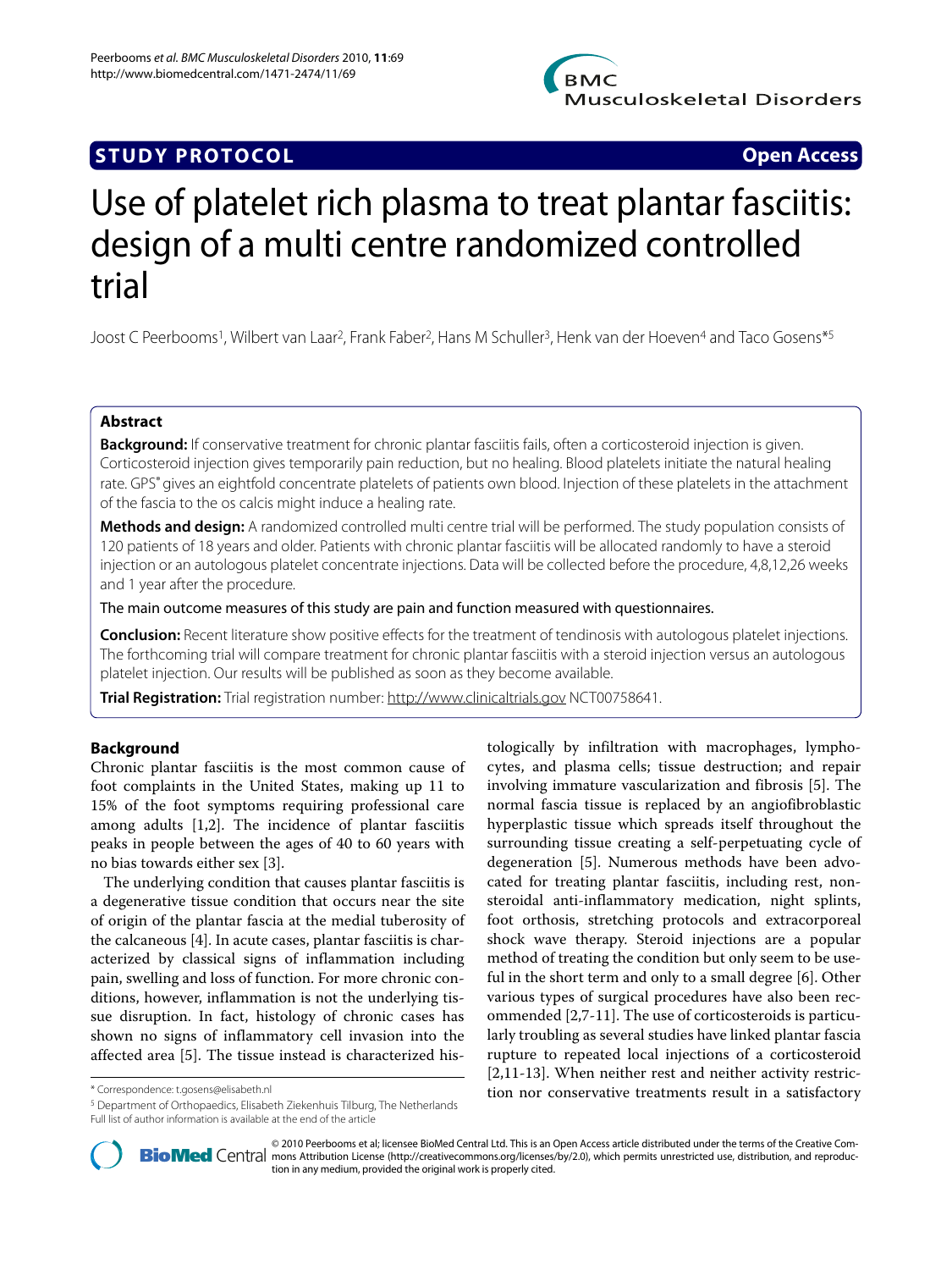outcome, the patient is often interested in treatment options other than surgery.

In an animal model the addition of growth factors to the ruptured tendon has been shown to increase the healing of the tendon [[14,](#page-4-5)[15\]](#page-4-6). In humans it has been shown that the injection of whole blood into the tendon decreases the pain [[16\]](#page-4-7).

PRP is promoted as an ideal autologous biological blood-derived product, which can be exogenously applied to various tissues where it releases high concentrations of platelet derived growth factors that enhance wound healing, bone healing and also tendon healing. In addition PRP possesses antimicrobial properties that may contribute to the prevention of infections [\[17](#page-4-8)]. When platelets become activated, growth factors are released and initiate the body's natural healing response.

We will evaluating the effects of PRP injections on "selfreported function and pain" in a double-blind randomized trial.

## **Methods and design**

#### **Study design**

Randomization will be performed after patients are deemed eligible and have provided informed consent. Patients will be randomly allocated to the concentrated autologous platelet group (PRP group) or to the corticosteroid group (control group). A computer using block randomisation of 10 patients will be used to create a randomization schedule. Treatment assignments (placed in sequentially numbered opaque envelopes) will be assigned by the trial managers (WL, HS, HH, TG) who will also arrange the facilities needed for the procedure.

All patients with a plantar fasciitis who are admitted to one of the participating hospitals and meet the inclusion criteria are asked to join the study.

Plantar fasciitis was defined as pain at the point of the fascia plantaris origin at direct palpation. All affected patients were screened with X-ray of the calcaneus for bony abnormalities and to difentiate for subtalar arthritis. Sonography and MRI were not used standardly.

The Medical Ethical Committee of The Netherlands approved the study design, procedures and informed consent.

Trial registration number: <http://www.clinicaltrials.gov> NCT00758641.

## **Study population**

The study will be conducted at the Orthopaedic Departments of the HAGA Ziekenhuis Den Haag, St. Antonius Ziekenhuis Nieuwegein, Diaconessenhuis Leiden and St. Elisabeth Ziekenhuis Tilburg between November 2008 and December 2010. Authors JP and TG will be responsible for the data and safety monitoring. Inclusion criteria: patients aged  $> 18$  years, with plantar fasciitis  $(6-12)$ 

months duration), who failed conservative treatment are included. They have to be able to understand the informed consent and have a VAS pain score in the morning by first steps higher as 5 (0-10 scale).

Patients will be excluded from the study when they received local steroid injections within 6 months, physical/occupational therapies within 4 weeks, or non-steroidal anti-inflammatory within 1 week prior to randomization. Also patients will be excluded with the inability to fulfil follow-up criteria, significant cardiovascular, renal or hepatic disease, pregnancy, (local) malignancy, history of amenia (hemoglobin  $<$  5.0), previous surgery for plantar fasciitis, active bilateral plantar fasciitis, diagnosis of vascular insufficiency or neuropathy related to heel pain, hypothyroidism and diabetics.

#### **Intervention**

#### **Platelet Concentrate Preparation**

Fifty-five milliliters whole blood is collected from the uninvolved arm into a 60-mL syringe that contained 5 mL sodium citrate. A peripheral complete blood count is also collected at the time of the initial blood draw. The blood is then prepared according to the GPS System instructions (Cell Factor Technologies, Warsaw, Ind). This device is a desktop-size centrifuge with disposable cylinders for the blood approximately 0.05cc Platelet concentrate is obtained for each patient.

Autologous platelet concentrate contains concentrated white blood cells and platelets that are suspended in plasma. Since an acidic anticoagulant is introduced to the whole blood used to produce the platelet concentrate, the platelet concentrate must be buffered to increase the pH to normal physiologic levels. This is accomplished with 8.4% sodium bicarbonate solution added at a ratio 0.05cc of sodium bicarbonate solution to 1 cc of platelet concentrate.

The resulting buffered platelet concentrate contains approximately a 6 to 8 times concentration of platelets compared to baseline whole blood. No activating agent is used. The total time from blood draw to injection in the patients is about 30 minutes. No specialized equipment, other than the GPS machine, is required.

#### **Injection Technique**

Initially, bupivacaine is infiltrated into the skin and subcutaneous tissue of both groups as a local field block. Approximately 0.05cc is also injected directly into the area of maximum tenderness. Then, either 5 to 6 cc platelet concentrate or 5 to 6cc corticosteroid is injected using a 22-g needle into the plantar fasciitis using a peppering technique. This technique involved a single skin portal and then 5 penetrations of the fascia.

## **Post-procedure Protocol**

Immediately after the injection, the patient is kept in sitting position without moving the foot for 15 minutes.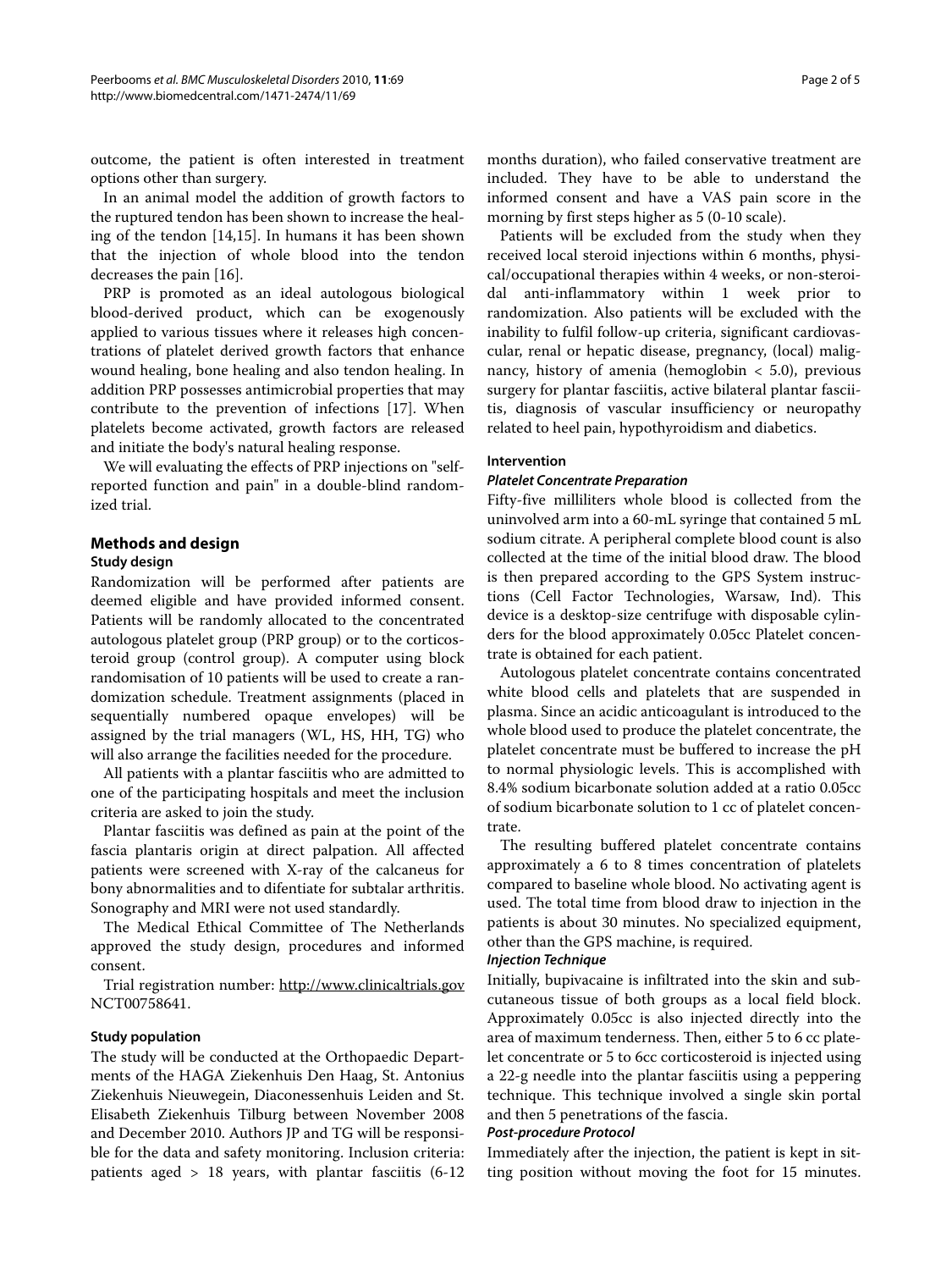Patients will go to the physiotherapist to obtain stretching exercises. Patients are sent home with instructions to limit their use of the feet for approximately 48 hours and use hydrocodone or acetaminophen for pain. The use of nonsteroidal medication is prohibited. After 48 hours, patients are given a standardized stretching protocol to follow for 2 weeks. A formal strengthening program is initiated after this stretching. At 4 weeks after the procedure, patients are allowed to proceed with normal sporting or recreational activities as tolerated. Any type of foot orthoses will not be allowed.

## **The corticosteroid**

The type of steroid that is used during the study is kenacort 40 mg/ml triamcinolon acetonide.

## **Study parameters/endpoints**

## **Main study pain**

Pain will be measured using a visual analogous scale at all time points. The VAS score of the Foot Function Index will be used.

The score records the patient's reported pain using a scale of 0-10, where 0 is pain-free and 10 is the worst pain imaginable. The scale will be a 10 centimeter line beginning with 0 and ending with 10, the score will be marked at the point on the line that corresponds with the patient response.

Each patient randomly assigned to a treatment and with at least one non-missing pre- and post-baseline measurement, will be classified at each visit, as either a treatment success or failure. Patients with a score reduction of 25% compared to baseline, did not require pain medication beyond the protocol defined allowable period, and did not require escape therapy will be considered a treatment success.

The absolute change from baseline to endpoint means the baseline value is subtracted from the endpoint value. Percent change is defined as the absolute change multiplied by 100 divided by the baseline value. For patients whose pain improves, these values will be less than zero.

The treatment is defined as successful if the pain reduction after 6 months is over 25%. If the patient is lost to follow-up, the last measurement will be carried forward. If the patient has obtained a different treatment, the subject is classified as unsuccessful.

## **Function and quality of life**

The function and satisfaction will be measured using the AOFAS foot questionnaire [\[18](#page-4-9)[,19](#page-4-10)], the Foot Function Index (FFI) [\[20-](#page-4-11)[22](#page-4-12)] and WHOQOL quality of life questionnaire [\[23](#page-4-13)[,24](#page-4-14)] questionnaires.

## **Follow up**

All patients will be followed up at 4, 8, 12, 26 and 52 weeks. All patients will complete AOFAS and VAS scores at all follow up moments

## **Determination of sample size**

This study has two main parameters: number of patients with 25% pain reduction after 6 months and the average pain reduction;

Corticosteroids and stretching have a recurrence of pain after 6 months [\[2](#page-3-1)[,25](#page-4-15)]. Previous studies with platelet rich plasma by tendonitis showed that the platelet rich plasma group has no recurrence. These results showed 63 percent success rate (VAS reduction over 25 percent after 6 months) for the platelet rich plasma group compared to 27 percent success rate for the corticosteroid group. If these percentages are comparable for plantar fasciitis 38 patients are needed in all groups to achieve a 25% pain reduction (alfa 0,05 and power 0,9).

Conservative treatment with taping or stretching shows a  $30 \pm 24$  points decrease in VAS pain at walking [\[26](#page-4-16)[,27](#page-4-17)]. Corticosteroid injections have shown to have comparable results [[2](#page-3-1),[25\]](#page-4-15). 25% increase in pain reduction is seen as clinical relevant. To prove a difference in pain reduction of  $15 \pm 24$  points and a  $\alpha$  of 0,05 and a power of 0,9, 55 patients are needed in each group.

## **Needed number of patients**

To be able to measure a difference in average pain reduction, the largest number of patient is needed 55 patients in both groups. To compensate for possible lost to followup, 60 patients will be included in each group (Figure [1\)](#page-2-0). **Statistical analysis**

This is a double blind randomized and prospective study. Patients will be randomized in equal proportions to either autologous platelet concentrate or corticosteroid injections. The primary endpoint of the trial is treatment

<span id="page-2-0"></span>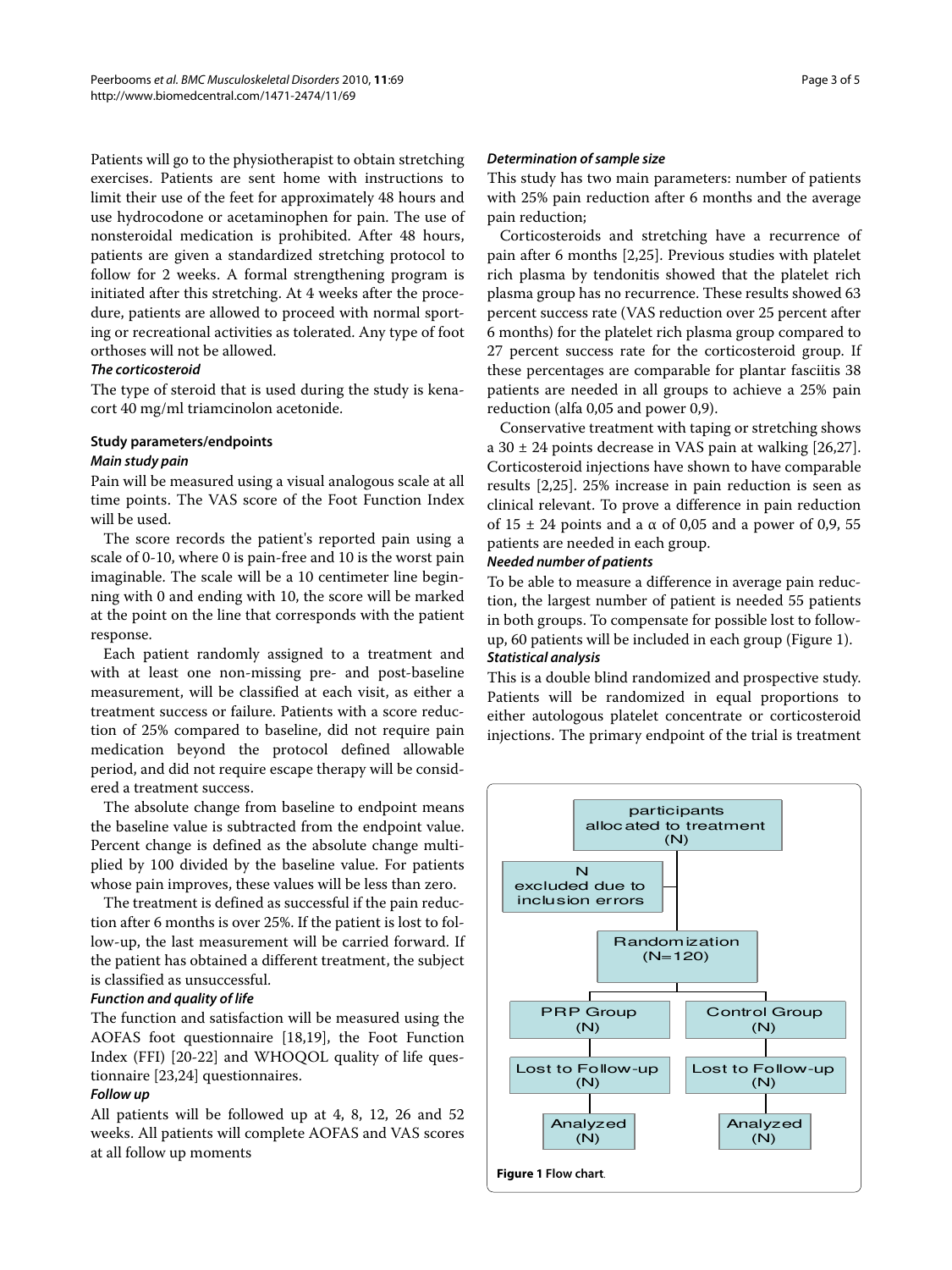success at 6 months. The other measurements are to measure the speed of recovery and the re-occurrence of pain.

Statistical analyses will test the null hypotheses of no differences between patients treated with autologous platelet concentrate and those treated with corticosteroid in the proportion of the protocol defined, successfully treated patients.

All tests of treatment effect will be made using a onesided alpha level of 0.025, unless otherwise specified. Tests for the interaction between treatment and a blocking factor will be made at the alpha level of 0.10. All p-values will be rounded then quoted to 3 decimal places, unless the true p-value is less than 0.001 whereby the notation ( $p < .001$ ) will be used or if the true p-value is greater than 0.999, in which case the notation  $(p > .999)$ will be used. Confidence intervals, where indicated for the difference between the two treatment groups, will be calculated at the 95% level. All data will be analyzed by a blinded researcher.

## **Discussion**

This randomized study is designed to test the use of concentrated autologous platelets in patients with plantar fasciitis. Plantar fasciitis is a common problem with many available treatment methods. When conservative treatment results in a non-satisfactory outcome, the patient is often interested in treatment options other than surgery. Steroid injections are a popular method of treating the condition but only seem to be useful in the short term and only to a small degree [\[6](#page-4-1)]. Treatment with corticosteroids has a high frequency of relapse and recurrence, probably because intra fascial injection may lead to permanent adverse changes within the structure of the fascia and because patients tend to overuse the foot after injection as a result of direct pain relief [\[28](#page-4-18)].

In a recent study of Peerbooms et al. [[29\]](#page-4-19) a positive effect of injection of PRP in the common extension origin for lateral epicondylitis was seen. This report describes the first comparison of an autologous platelet concentrate with corticosteroid injection as a treatment for lateral epicondylitis in patients who have failed non-operative treatment. It demonstrates that a single injection of concentrated autologous platelets improves pain and function more than corticosteroid injection. These improvements were sustained over time with no reported complications [\[29](#page-4-19)].

The injection of platelet-rich-plasma (PRP) into the effected tissue addresses the healing stages necessary to reverse the degenerative process which are going on in the base of the plantar fascia. The individual cytokines present in the platelet  $\alpha$ -granules have been shown to enhance fibroblast migration and proliferation, up-regulate vascularization, and increases collagen deposition in

a variety of in vitro and in vivo settings [\[30\]](#page-4-20). The cytokines present in platelet α-granules have been shown to affect the healing stages necessary to reverse a chronic plantar fasciitis condition [[30\]](#page-4-20). Additionally, many of these cytokines have been seen to work in a dose dependent manner [[30](#page-4-20)].

The treatment of tendinosis with an injection of concentrated autologous platelets may be a nonoperative alternative. Utilising the Recover system the patient's own platelets can be collected into a highly concentrated formula. This treatment concept directly addresses the existing condition and should prove to be a superior alternative to current conservative treatments for chronic plantar fasciitis.

We postulate that the concentrated growth factors work in a synergetic manner to initiate a tendon healing response. This hypothesis is supported by in vitro research in the literature. Transforming growth factor β1 is shown to significantly increase type I collagen production by tendon sheath fibroblasts. This same mechanism is likely to be active in chronic plantar fasciitis [[31\]](#page-4-21).

#### **Competing interests**

The authors declare that they have no competing interests.

#### **Authors' contributions**

TG originated the idea for the study, led its design and will supervise the project. TG and JP will coordinate the trial and are responsible for data acquisition. JP, WL, FF, HS and HH provided extra protocol information in order to expand the original study design from single-centre to multi-centre. TG, JP, WL, FF, HS, and HH are responsible for data collection at their respective locations. All authors have read and corrected draft versions of the manuscript and have approved the final manuscript.

#### **Acknowledgements**

We want to thank Biomet, The Netherlands. They supported us by selling the GPS-kits for half the price. There is no contract with them regarding the publication of our results, no pay per visit and no further consultancy. No other fundings were received.

#### **Author Details**

1Department of Orthopaedics, Albert Schweitzer Ziekenhuis, Dordrecht, The Netherlands, 2Department of Orthopaedics, HAGA Ziekenhuis Den Haag, The Netherlands, 3Department of Orthopaedics, Diaconessenhuis Leiden, The Netherlands, 4Department of Orthopaedics, St. Antonius Ziekenhuis Nieuwegein, The Netherlands and 5Department of Orthopaedics, Elisabeth Ziekenhuis Tilburg, The Netherlands

#### Received: 15 November 2009 Accepted: 14 April 2010 Published: 14 April 2010

#### **References**

- <span id="page-3-0"></span>1. Pfeffer G, Bacchetti P, Deland J, Lewis A, Anderson R, Davis W, Alvarez R, Brodsky J, Cooper P, Frey C, Herrick R, Myerson M, Sammarco J, Janecki C, Ross S, Bowman M, Smith R: Comparison of custom and prefabricated orthoses in the initial treatment of proximal plantar fasciitis**.** Foot Ankle Int 1999, 20:214-221.
- <span id="page-3-1"></span>2. Cole C, Seto C, Gazewood J: Plantar fasciitis: evidence-based review of diagnosis and therapy**.** Am Fam Physician 2005, 72:2237-2242.
- <span id="page-3-2"></span>3. Taunton J, Ryan M, Clement D, McKenzie D, Lloyd-Smith D, Zumbo B: A retrospective case-control analysis of 2002 running injuries**.** Br J Sports Med 2002, 36:95-101.
- <span id="page-3-3"></span>4. Buchbinder R: Clinical practice. Plantar fasciitis**[.](http://www.ncbi.nlm.nih.gov/entrez/query.fcgi?cmd=Retrieve&db=PubMed&dopt=Abstract&list_uids=15152061)** N Engl J Med 2004, 350:2159-2166.